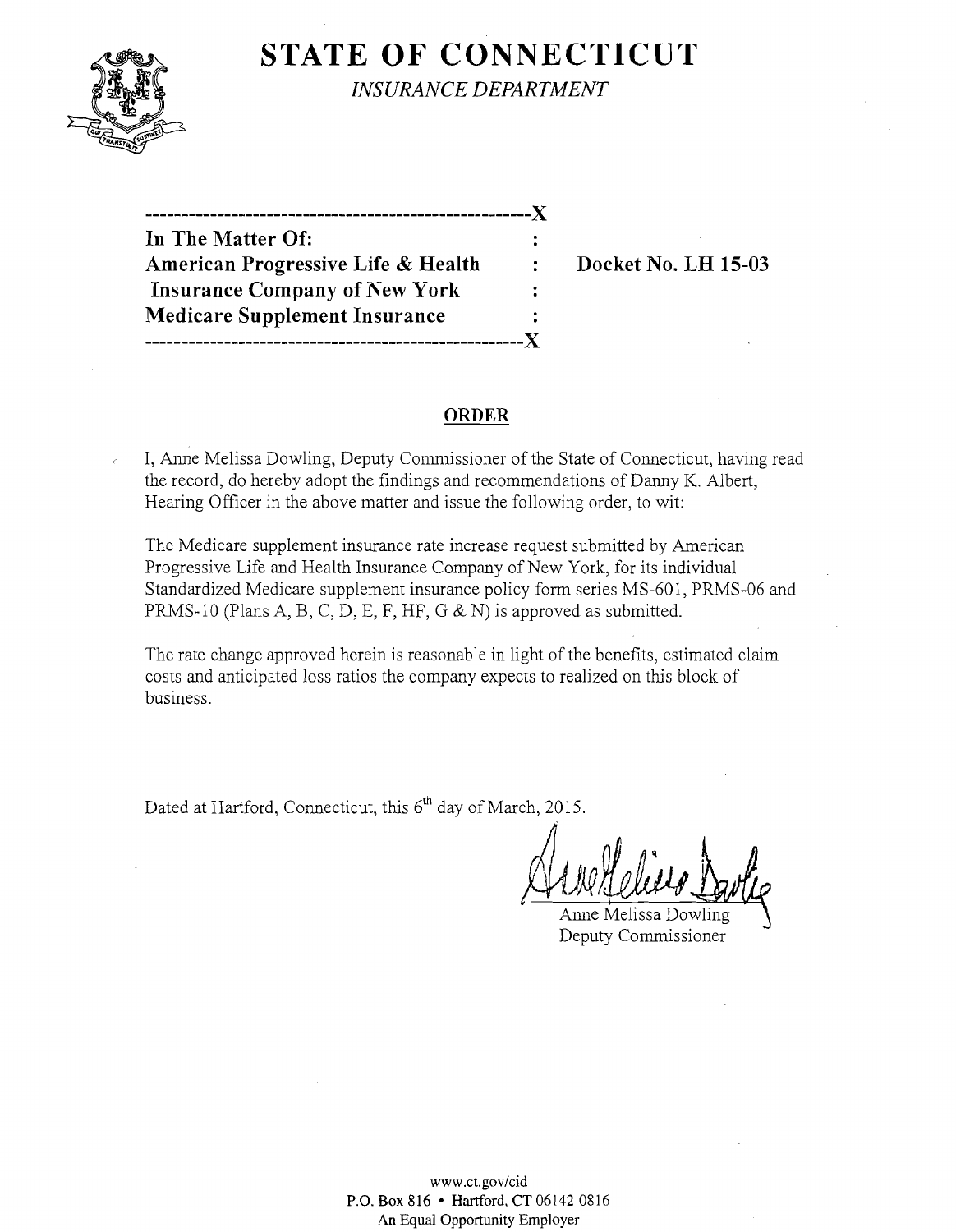# **STATE OF CONNECTICUT**



*INSURANCE DEPARTMENT* 

**-----------------------------------------------)( In The Matter Of: American Progressive Life & Health: Docket No. LH 15-03 Insurance Company** of New **York Medicare Supplement Insurance** -------------------------------------~~--------)(

## **PROPOSED FINAL DECISION**

### 1. **INTRODUCTION**

The Insurance Commissioner of the State of Connecticut is empowered to review rates charged for individual and group Medicare supplement policies sold to any resident of this State who is eligible for Medicare. The source for this regulatory authority is contained in Chapter 700c and Section 38a-495a of the Connecticut General Statutes.

After due notice a hearing was held at the Insurance Department in Hartford on February 26,2015 to consider whether or not the rate increase requested by American Progressive Life and Health Insurance Company of New York on its individual standardized Medicare supplement business should be approved.

No members from the general public attended the hearing.

No Company representatives from American Progressive attended the hearing.

The hearing was conducted in accordance with the requirements of Section 38a-474, Connecticut General Statutes, the Uniform Administrative Procedures Act, Chapter 54 of the Connecticut General Statutes, and the Insurance Department Rules of Practice, Section 38a-8-1 et seq. of the Regulations of Connecticut State Agencies.

A Medicare supplement (or Medigap) policy is a private health insurance policy sold on an individual or group basis, which provides benefits that are additional to the benefits, provided by Medicare. For many years Medicare supplement policies have been highly regulated under both state and federal law to protect the interests of persons eligible for Medicare who depend on these policies to provide additional coverage for the costs of health care.

Effective December 1, 2005, Connecticut amended its program of standardized Medicare supplement policies in accordance with Section 38a-496a of the Connecticut General Statutes, and Sections 38a-495a-l through 38a-495a-21 of the Regulations of Connecticut Agencies. This program, which conforms to federal requirements, provides that all

> www.ct.gov/cid P.O. Box 816 • Hartford, CT 06142-0816 An Equal Opportunity Employer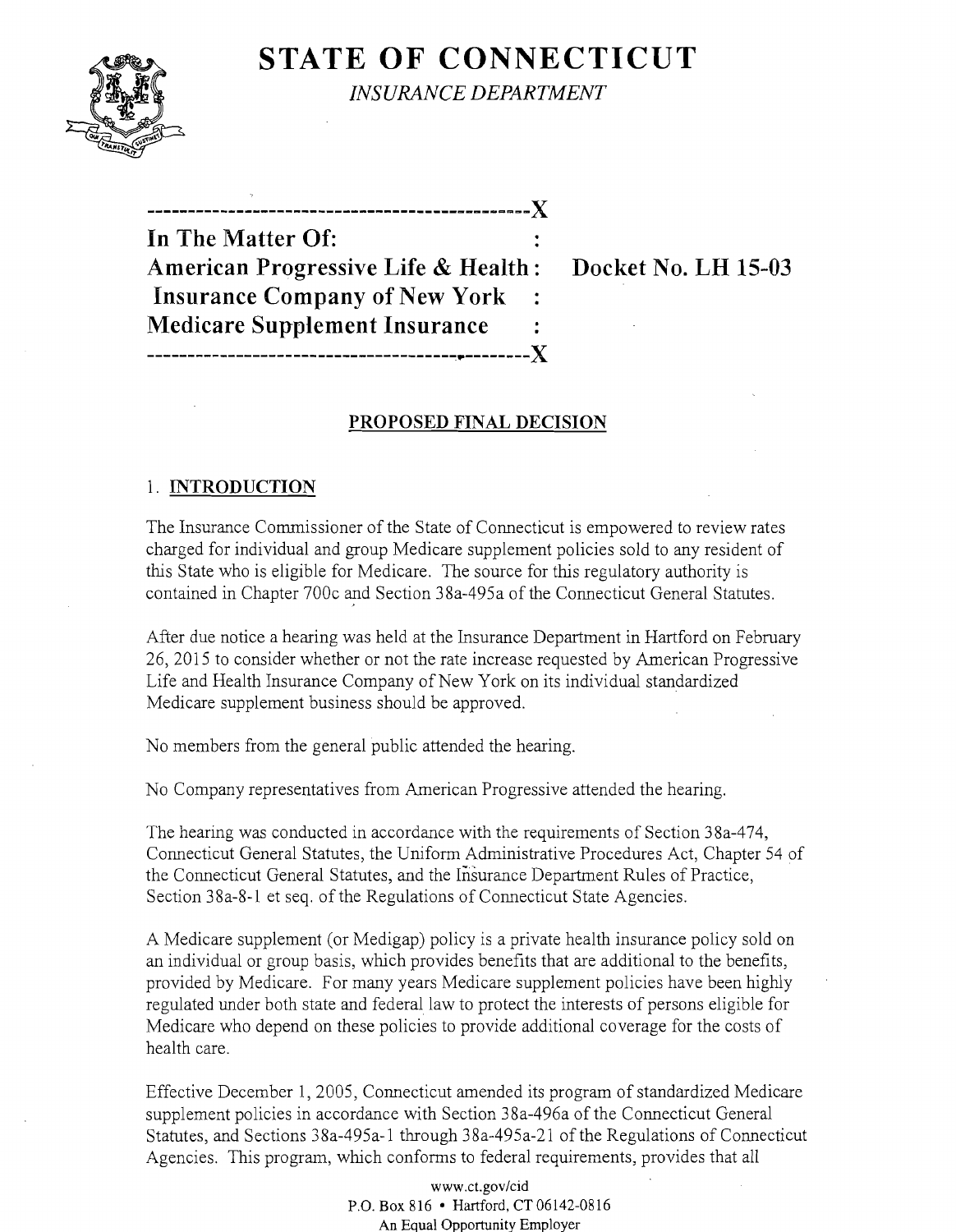"core" package of benefits known as Plan A. Insurers may also offer anyone or more of eleven other plans (Plans B through N).

Effective January 1,2006, in accordance with Section 38a-495c of the Connecticut General Statutes (as amended by Public Act 05-20) premiums for all Medicare supplement policies in the state must use community rating. Rates for Plans A through N must be computed without regard to age, gender, previous claims history or the medical condition of any person covered by a Medicare supplement policy or certificate.

The statute provides that coverage under Plan A through N may not be denied on the basis of age, gender, previous claims history or the medical condition of any covered person. Insurers may exclude benefits for losses incurred within six months from the effective date of coverage based on a pre-existing condition.

Effective October 1, 1998, carriers that offer Plan B or Plan C must make these plans as well as Plan A, available to all persons eligible for Medicare by reason of disability.

Insurers must also make the necessary arrangements to receive notice of all claims paid by Medicare for their insureds so that supplemental benefits can be computed and paid without requiring insureds to file claim forms for such benefits. This process of direct notice and automatic claims payment is commonly referred to as "piggybacking" or "crossover".

Sections 38a-495 and 38a-522 of the Connecticut General Statutes, and Section 38a-495a-10 of the Regulations of Connecticut Agencies, state that individual and group Medicare supplement policies must have anticipated loss ratios of 65% and 75%, respectively. Under Sections 38a-495-7 and 38a-495a-10 of the Regulations of Connecticut Agencies, filings for rate increases must demonstrate that actual and expected losses in relation to premiums meet these standards, and anticipated loss ratios for the entire future period for which the requested premiums are calculated to provide coverage must be expected to equal or exceed the appropriate loss ratio standard.

Section 38a-473 of the Connecticut General Statutes provides that no insurer may incorporate in its rates for Medicare supplement policies factors for expenses that exceed 150% of the average expense ratio for that insurer's entire written premium for all lines of health insurance for the previous calendar year.

## II. **FINDING OF FACT**

After reviewing the exhibits entered into the record of this proceeding, and utilizing the experience, technical competence and specialized knowledge of the Insurance Department, the undersigned makes the following findings of fact: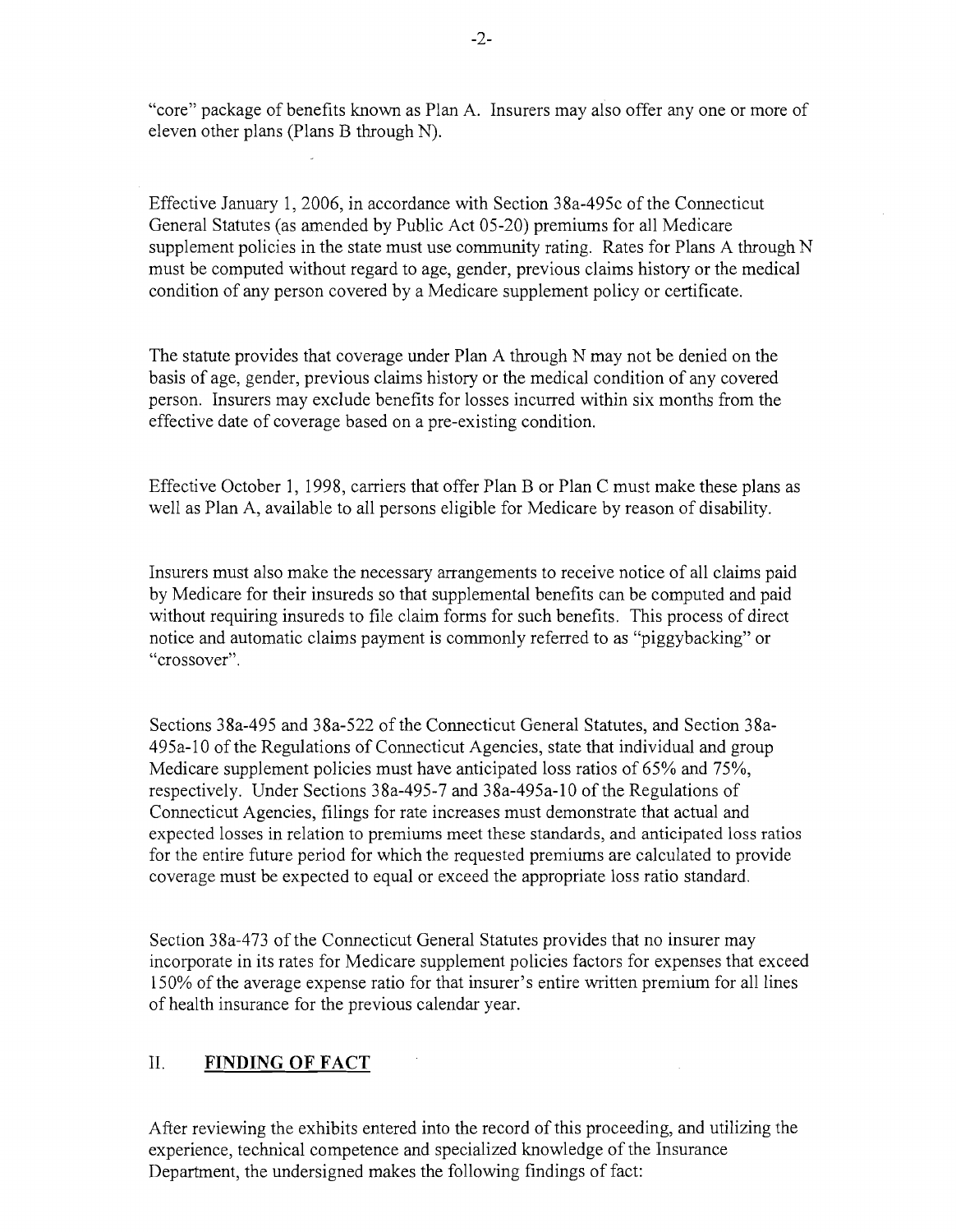1. American Progressive Life  $&$  Health Insurance Company of New York requested the following rate increase for its individual standardized Medicare supplement form MS-601, PRMS-06 and PRMS-10 in the State of Connecticut:

| Plan   | Increase |
|--------|----------|
| A      | $6.0\%$  |
| B      | $6.0\%$  |
| C      | $6.0\%$  |
| D      | $6.0\%$  |
| Е      | 6.0%     |
| F      | $6.0\%$  |
| High F | 6.0%     |
| G      | $6.0\%$  |
| N      | $6.0\%$  |

- 2. There was 171 policies in-force in Connecticut and 5,164 nationwide as of  $9/30/14$ .
- 3. The most recent approved rate increase was  $6.0\%$ , with an effective date of  $4/12/14$ , for all plans.
- 4. American Progressive certified that their expense factor is in compliance with section 38a-473, C.G.S.
- 5. American Progressive has conformed to subsection (e) of section 38a-495c, C.G.S. regarding the automatic claim processing.
- 6. According to American Progressive the proposed rates are designed to satisfy the Connecticut statutory loss ratio of 65%.
- 7. The loss ratios on a nationwide basis for 2013, 2014 (through September 30) and inception-to-date, by Plan, are as follows:

| Plan          | 2013   | 2014   | Inception |
|---------------|--------|--------|-----------|
| A             | 55.2%  | 64.1%  | 66.9%     |
| B             | 57.9%  | 62.0%  | 68.2%     |
| $\mathcal{C}$ | 59.9%  | 62.6%  | 71.6%     |
| D             | 76.2%  | 73.1%  | 75.1%     |
| Ε             | 93.6%  | 87.4%  | 70.2%     |
| F             | 65.6%  | 58.0%  | 66.3%     |
| High Ded F    | 93.2%  | 190.1% | 52.3%     |
| G             | 75.5%  | 71.9%  | 75.7%     |
| N             | 121.8% | 89.6%  | 114.6%    |
| Total         | 68.7%  | 67.6%  | 70.8%     |